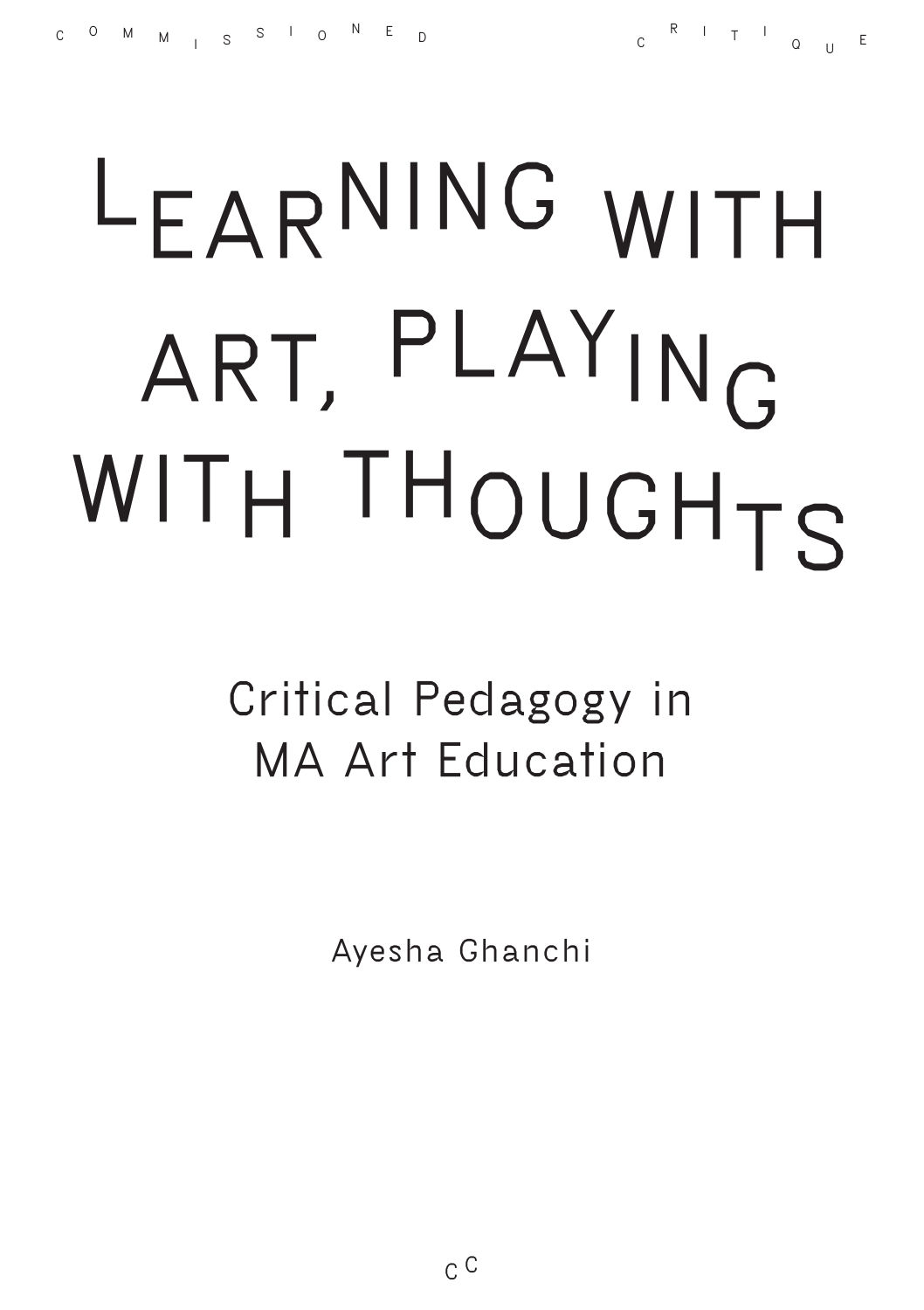What is a critical consciousness? How do the tutors at the Sandberg Instituut encourage a critical consciousness and why is it important – especially now? This essay attempts to unpack rather than answer these questions, through an examination of the teaching approaches of three tutors at the Sandberg: Flavia Dzodan and Jules Sturm, both of whom are tutors at the Critical Studies depart-

*1* **Shadow Channel ran from 2017-2019, Resolution from 2019- 2021. [See: https://sandberg.nl/](See: https://sandberg.nl/current-temporary-programmes) [current-temporary-programmes.](See: https://sandberg.nl/current-temporary-programmes)** ment, and Juha van 't Zelfde – tutor and course director of the temporary programmes Shadow Channel and Resolution.*<sup>1</sup>* How do these tutors approach *positionality* and *knowledge production*, both of which are key concepts that are inherent to a critical consciousness?

**<sup>R</sup> <sup>I</sup> <sup>T</sup> <sup>I</sup>**

**<sup>Q</sup> <sup>U</sup> <sup>E</sup>**

These concepts are particularly relevant to the art school, which foreground experimentation and exploration of positionality and knowledge production as part of an artistic process. Moreover, tutors at the Sandberg have the opportunity to design courses which favour process over creating an exhibit-ready product.

We currently find ourselves in a juncture in politics and society in which fascist ideologies are on the rise. And indeed, from my experience as a facilitator in art schools in the Netherlands, these ideologies are creeping into 'regular' discourses in the classroom, under the guise of irony and the misuse of now exhausted and overdetermined notions of 'freedom of speech' and 'freedom of expression'. Gaining a critical consciousness then, is important to challenge dangerous ideologies through a rigorous and continual examination of the genealogy of social crises, which is counter to the reactionary politics of blame. It is apt to remember Willem Sandberg resisted the Nazis at great personal risk to himself by forging documents to protect Jewish people from being sent

to their deaths.*<sup>2</sup>* Once the Nazi's realised that forged documents were in circulation, Sandberg and his associates destroyed the original records by blowing up the Amsterdam Public Records Office in 1943. This act

*2* **Flavia Dzodan, presentation for Eindhoven Design Academy. Word document attached to email sent on 23 May 2019 from Flavia Dzodan, 2019.**

saved thousands of lives. In what ways does the Sandberg Instituut live up to the braveness of its namesake Willem Sandberg? In the context of the slow infiltration of fascist ideologies into mainstream culture, it is important that a pedagogical practice places itself as necessarily pro-humanity and anti-oppressive.

## **AGAINST 'THOUGHTS O F FANCY'**

I draw from the writings of John Dewey (1859-1952), Paulo Freire (1921-1997), bell hooks (1952), and Joe L. Kincheloe (1950-2008) as my critical frameworks.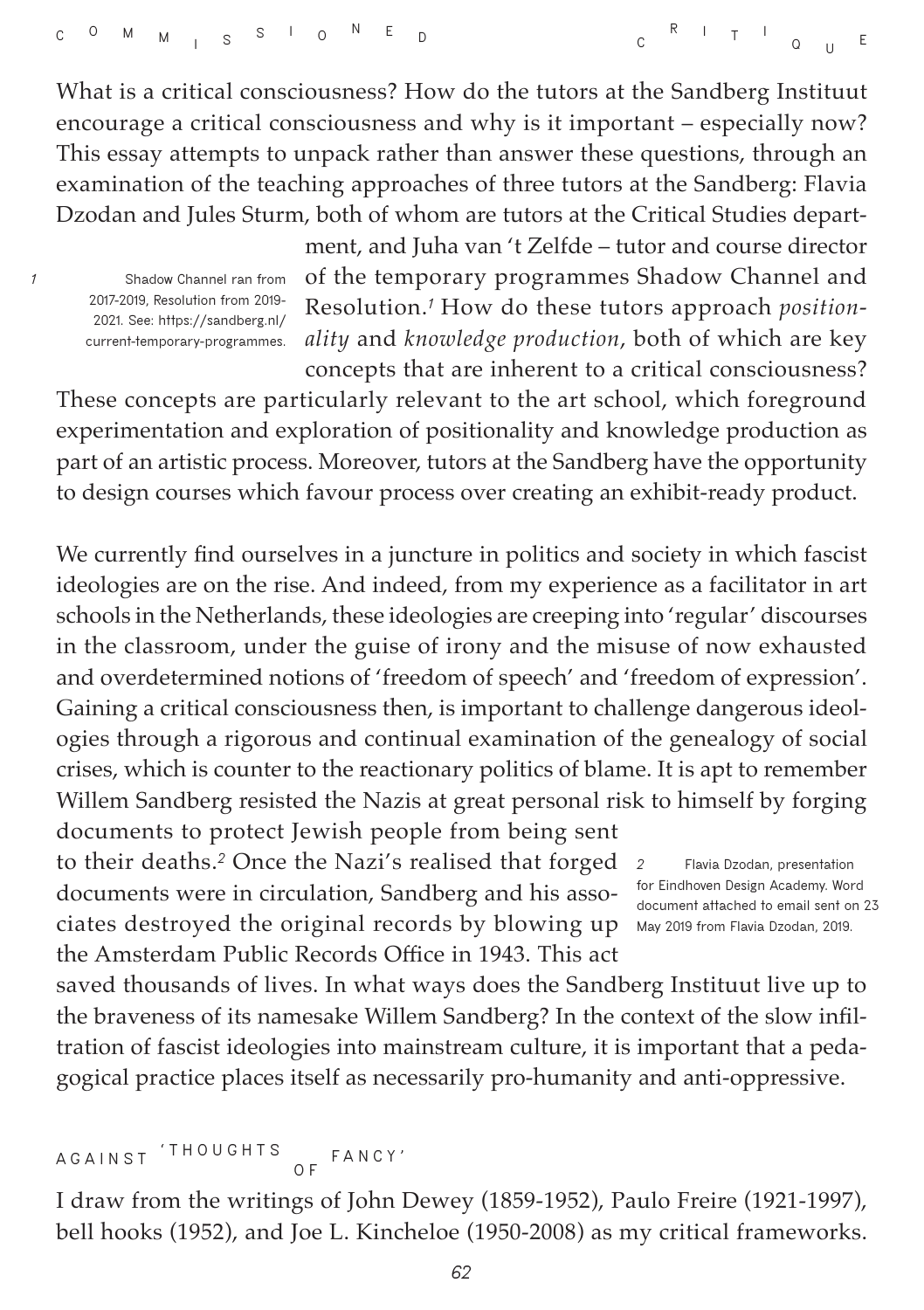*3* **John Dewey,** *How We Think* **(1910), New York: Prometheus Books, 2nd edition, 1991.** *4* **Paulo Freire,** *Pedagogy of the Oppressed* **(1968), trans. by M.B. Ramos,** 

**London: Penguin Books, 2nd edition, 1996.**

My formulation of a critical consciousness emerges through Dewey's notion of *metacognition*,*<sup>3</sup>* Freire's *conscientização <sup>4</sup>* and hook's persistent drive to dismantle heterosexist white supremacy.*<sup>5</sup> Transgress: Education as the Practice of 5* **bell hooks,** *Teaching to Freedom***, Great Britain: Routledge, 1994.**

**<sup>R</sup> <sup>I</sup> <sup>T</sup> <sup>I</sup>**

**<sup>Q</sup> <sup>U</sup> <sup>E</sup>**

For Dewey, the purpose of education was to create citizens who would actively participate and create democracy, and could also peacefully negotiate differences. Fundamentally, Dewey argued that a peaceful society is reached and maintained only by metacognitive citizens. That is, citizens who understand *how* they think, so as not to be swayed by – in his words – "thoughts of fancy".*<sup>6</sup>* Or rather, be swayed by received opinions without

understanding how those opinions are positioned and  $\frac{1}{6}$ or can be challenged. Freire's conscientização (or crit-*6* **Dewey (note 3).**

ical consciousness) is similarly formulated, only here it is also about gaining an awareness of how oppressive political and cultural structures operate on an epistemological and societal level. Conscientização is twofold: it is a continuous examination of power structures, and an active engagement in dismantling them. Hooks consciously takes inspiration from Freire's work and places her pedagogical approach more specifically in the examination and dismantling of colonial frameworks that are reproduced through sexism, homophobia and racism. The salient theme shared between Dewey, Freire and hooks, is that their approach to pedagogy is to create an awareness of how structural power, capitalism and hegemony infiltrate the big decisions as well as the minutiae of our everyday reality. It is also an awareness of how colonial legacies are reproduced, or in Dzodan's words: "coloniality as an ongoing process that persists after the settler has left, because it's a system that remains in place."*<sup>7</sup>*

A critical consciousness is an ongoing and constantly evolving process, in which we try to understand how our thoughts and ways of being are impacted by inher-

*7* **Flavia Dzodan, interview with author on teaching approaches at the Sandberg, 22 May 2019.**

ited hegemonic structures that serve the powerful. And how we as agentic beings can think, feel, act and take action to redistribute power to serve all.

## **POSITION ALITY**

Positionality and critical knowledge production are implicit to a critical consciousness. It is an ongoing examination of one's relationship to power and privilege that includes nameable identity markers such as class, gender,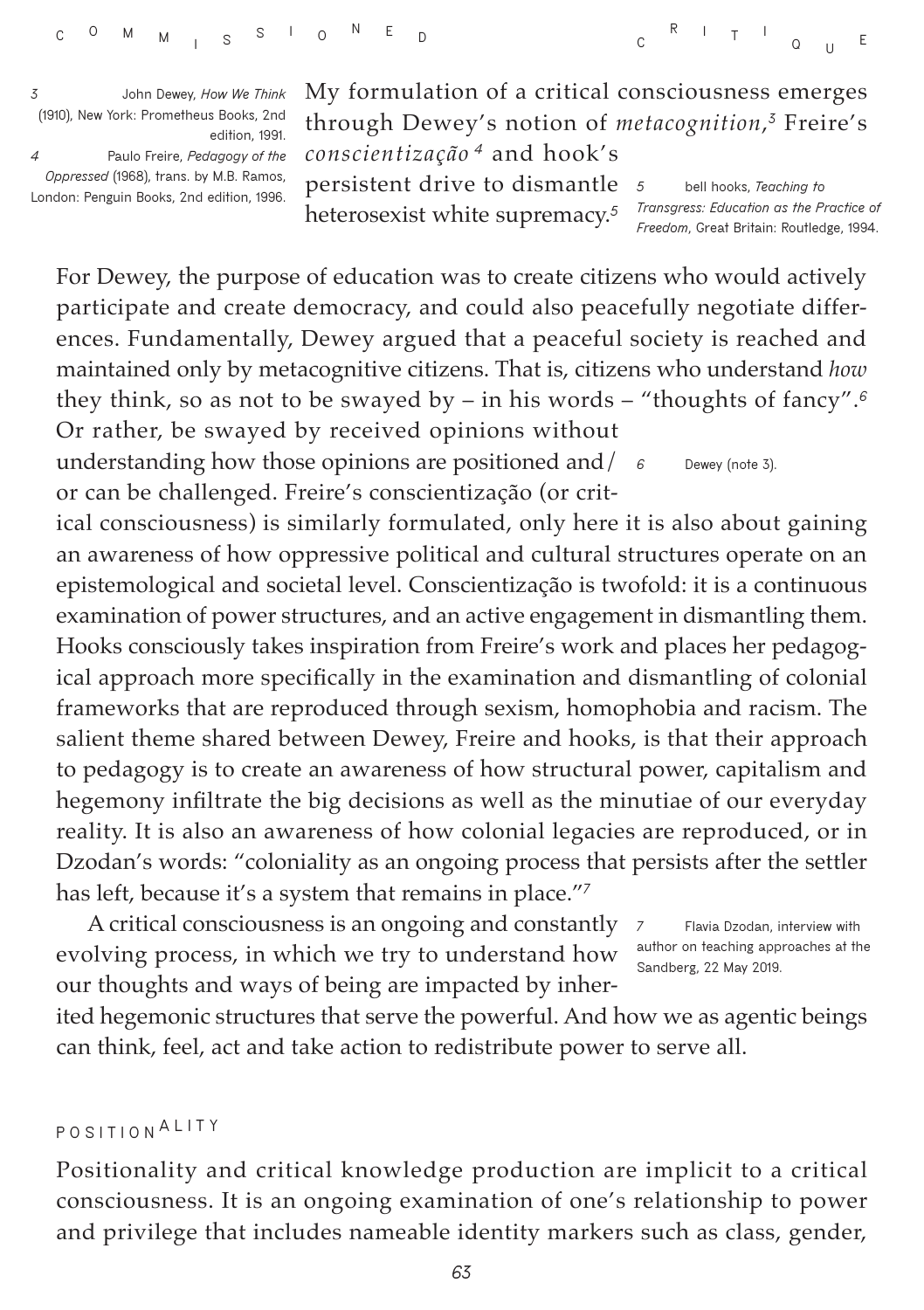sexuality, race, size, as well as lived situations and realities that are not so easily referred to in discourse. Critical pedagogy demands that we situate our education practice within our specific political positioning. For Kincheloe, no education paradigm is neutral and it is the work of the pedagogue to *declare* their politics, frameworks and their perception of how their identity and life experiences have impacted their knowledge formation:

> **Education is a political activity […] A district supervisor who writes a curriculum in social studies, for example, that demands the simple transference of a body of established facts about the great men**

> > **and great events of American history is also teaching**

*Pedagogy***, New York: Peter Lang Publishing, 2nd edition, 2008, p. 9.**

**a political history which upholds the status quo.***<sup>8</sup> 8* **Joe L. Kincheloe,** *Critical* 

For Kincheloe, all education is positioned, arguing that pedagogues "have a responsibility to declare their interests" and make their biases and political positions known to their students.*<sup>9</sup>*

Similarly, Dzodan, Sturm and van 't Zelfde stated that their experiences and convictions are inherent to *9* **Ibid.**

their course development. Importantly, an aspect of their positioning is necessarily anti-fascist and anti-oppressive. Dzodan states this most passionately: "Everything I do and everything I've been doing for the last ten years is against fascism. And about respecting human dignity and support[ing] life. Supporting life in the sense of making sure people don't die because of ideologies."*<sup>10</sup> 10* **Dzodan (note 7).**

It is apt then that the tutors begin their courses with a critical reflection of coloniality and structural power, albeit in different ways. Although the similarity between all three of their practices is that they pose questions that aim to ultimately unravel coloniality. Critical pedagogues advocate the dismantling of structural power by asking questions about the personal. For example, hooks problematised her pedagogical approach based on her personal subjectivity as a black feminist in response to white patriarchal hegemony, and thus her relationship to the literature that she shared with her group as a queer black feminist. In particular, she would share a biographical paragraph with her group and ask them to do the same at the beginning of each course. Hooks revealed a part of her personal history to create an equivalence of status and foster an environment of mutual participation: "When we all take risks; we participate mutually in the work of creating a learning community. We discover together that we can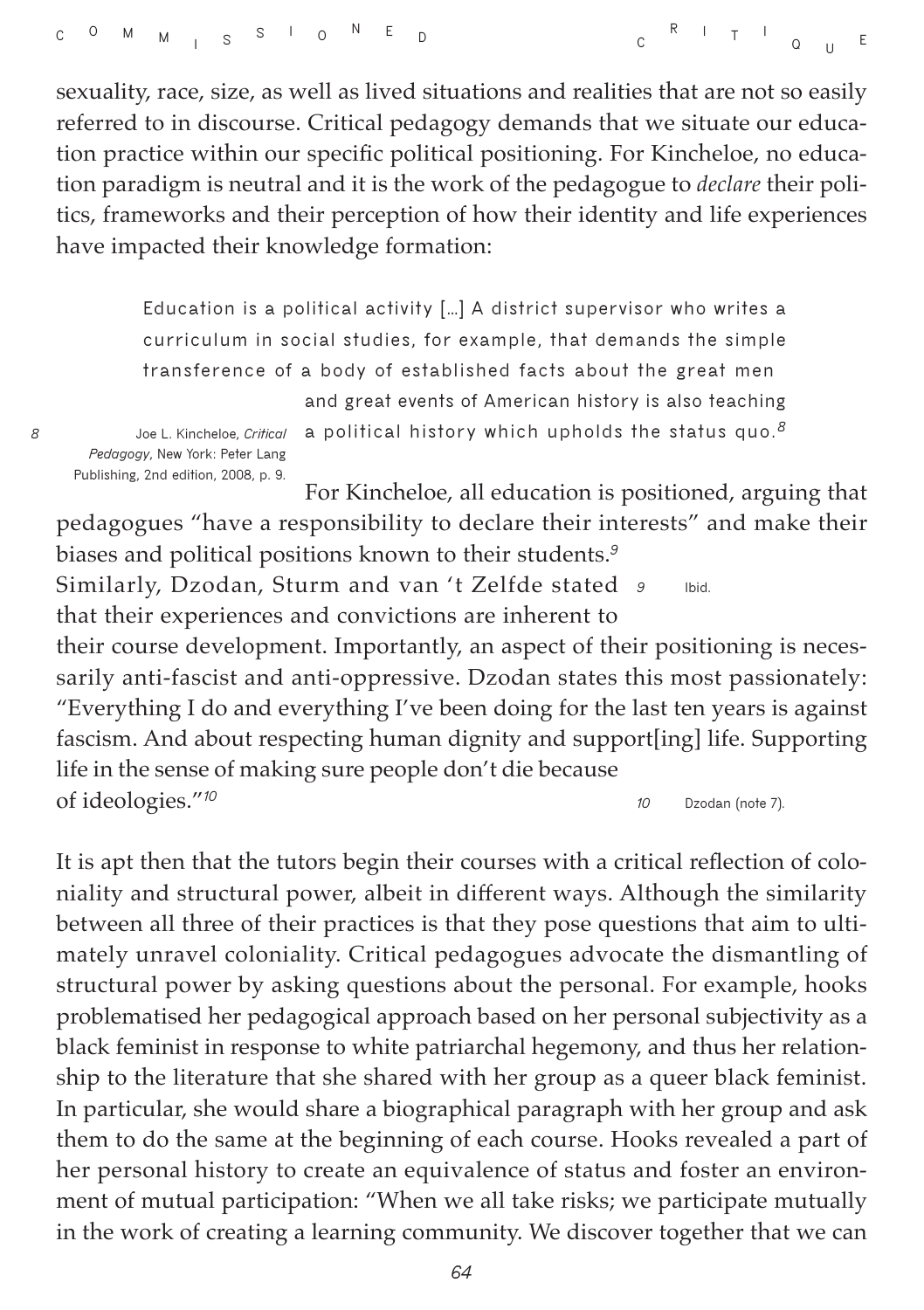*11* **bell hooks,** *Teaching Critical Thinking: Practical Wisdom***, Great Britain: Routledge Taylor & Francis, 2010, p. 21.**

be vulnerable in the space of shared learning, that we can take risks."*<sup>11</sup>*

**<sup>R</sup> <sup>I</sup> <sup>T</sup> <sup>I</sup>**

Hooks argues that taking risks and being vulnerable encourages her students to do the same, and from this position of openness the learning happens through the 'movement of ideas' between how the students articulate their positionalities. Like hooks, Dzodan and Sturm share their personal *positionality* with the class so that their students are encouraged to do the same. For Dzodan: "I'm a punk with a keyboard. I have no academic background. My entire body of work is informed by my personal experience as an illegal immigrant in this country more than 20 years ago."*<sup>12</sup> 12* **Flavia Dzodan, presentation** 

**at** *What is Research?* **seminar at the Sandberg, 12 April 2019.**

**<sup>Q</sup> <sup>U</sup> <sup>E</sup>**

Indeed, Dzodan describes herself as unorthodox as she

teaches primarily from her writing as opposed to that of others. Similarly, Sturm places her theory within her personal experience – positioning herself and the author in question:

|    | So how do I structure my classes? I guess, I always try to kind of                                                         |  |  |  |  |  |  |  |  |  |  |  |
|----|----------------------------------------------------------------------------------------------------------------------------|--|--|--|--|--|--|--|--|--|--|--|
|    | start with a sort of personal experience or anecdote or tell them                                                          |  |  |  |  |  |  |  |  |  |  |  |
|    | why I find [the things we read] important []. Because I think it's                                                         |  |  |  |  |  |  |  |  |  |  |  |
|    | actually very important to position the authors of texts in specific                                                       |  |  |  |  |  |  |  |  |  |  |  |
|    | ways [] they are in a very specific location histori-                                                                      |  |  |  |  |  |  |  |  |  |  |  |
| 13 | Jules Sturm, interview with<br>cally and geographically and class wise and gender,<br>author on teaching approaches at the |  |  |  |  |  |  |  |  |  |  |  |
|    | et cetera. <sup>13</sup><br>Sandberg, 16 May 2019.                                                                         |  |  |  |  |  |  |  |  |  |  |  |

Similarly, van 't Zelfde designed a responsive course structure in which the tutors also took the opportunity to understand their students' positionalities. In the first semester of Resolution the curriculum is open and flexible and based on the tutors getting to know the students through dialogic and game-based exercises, which necessitates an exploration of opinions, biases and interests. After which, his team learns more about their students' interests and urgent concerns.

The tutors all engage in processes of understanding the students' backgrounds, biases and opinions. It appears that this is a foundation for asking more specific questions to get them to think more deeply or differently about their perspectives. It is also a means to connect the students' self-understanding within wider socio-cultural and political frameworks.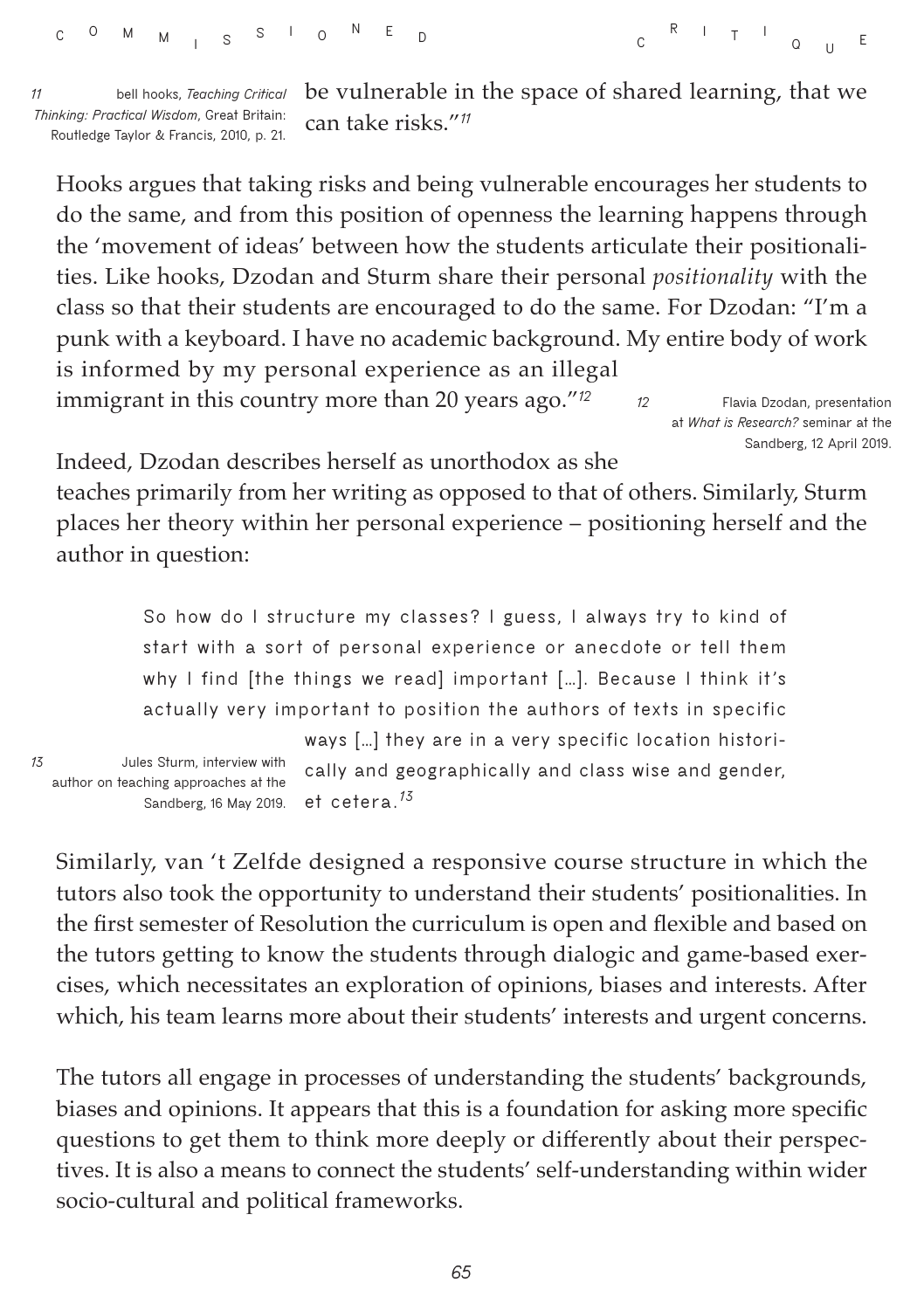|  |  |  |  |  |  |  |  |  | C <sup>O</sup> M <sub>M I</sub> S <sup>S</sup> I O <sup>N</sup> E <sub>D</sub> |  |  |  |  |  |
|--|--|--|--|--|--|--|--|--|--------------------------------------------------------------------------------|--|--|--|--|--|
|--|--|--|--|--|--|--|--|--|--------------------------------------------------------------------------------|--|--|--|--|--|

## **KNOW LEDGE PRODUCTION**

A critical consciousness necessitates an active reflection of how knowledge is produced. It is an awareness of how traditional models of thinking and knowledge production are steeped in uninterrogated assumptions pertaining to colonial supremacy. Dzodan and Sturm address the problematics of knowledge production through dismantling theory with alternative narratives and texts that inculcate embodied, positioned and emotional contexts. Dzodan's

> work and thinking is heavily informed by decolonial thinkers from Latin America *<sup>14</sup>*, and central to her work is the notion of epistemic justice:

*14* **The Latin American thinkers that Dzodan refers to are: Gloria Anzaldua, Maria Lugones, Walter Mignolo and** 

**Anibal Quijano.**

**[E]pistemic justice refers to the notion of practices that seek to re-address the wrongs committed against knowledge produced by colonised subjects […] So, for instance, knowledge produced by indigenous people [was not] deemed to be knowledge. A framework of epistemic justice seeks to re-situate this knowledge vis-à-vis the other forms of knowledge that are considered valid.***<sup>15</sup> 15* **Dzodan (note 7).**

Dzodan attempts to redistribute value to previously under-valued, ignored or belittled modes of intellectual production. Sturm also problematises knowledge production from a different (yet parallel) angle, namely, arguing that the university setting is so immersive, and so deeply entrenched in historic modes of production, that it is difficult or even impossible to be truly cognisant of how these historic processes are reproduced in the present:

> **I feel that we can't even know if the knowledge that we produce is wrong, discriminating or going in the wrong direction, because we don't know about the processes through which we [arrive] there. We can't really even attack that knowledge in any productive way I think, because we don't know how we have we actually produced it.***<sup>16</sup> 16* **Sturm (note 13).**

Both Dzodan and Sturm describe a vacillating relationship towards theories incumbent to the university. Sturm refers to, with the aim to 'leave behind', aspects of her former philosophical training, in favour of alternative modes of knowledge production that focus on an embodied approach. Dzodan similarly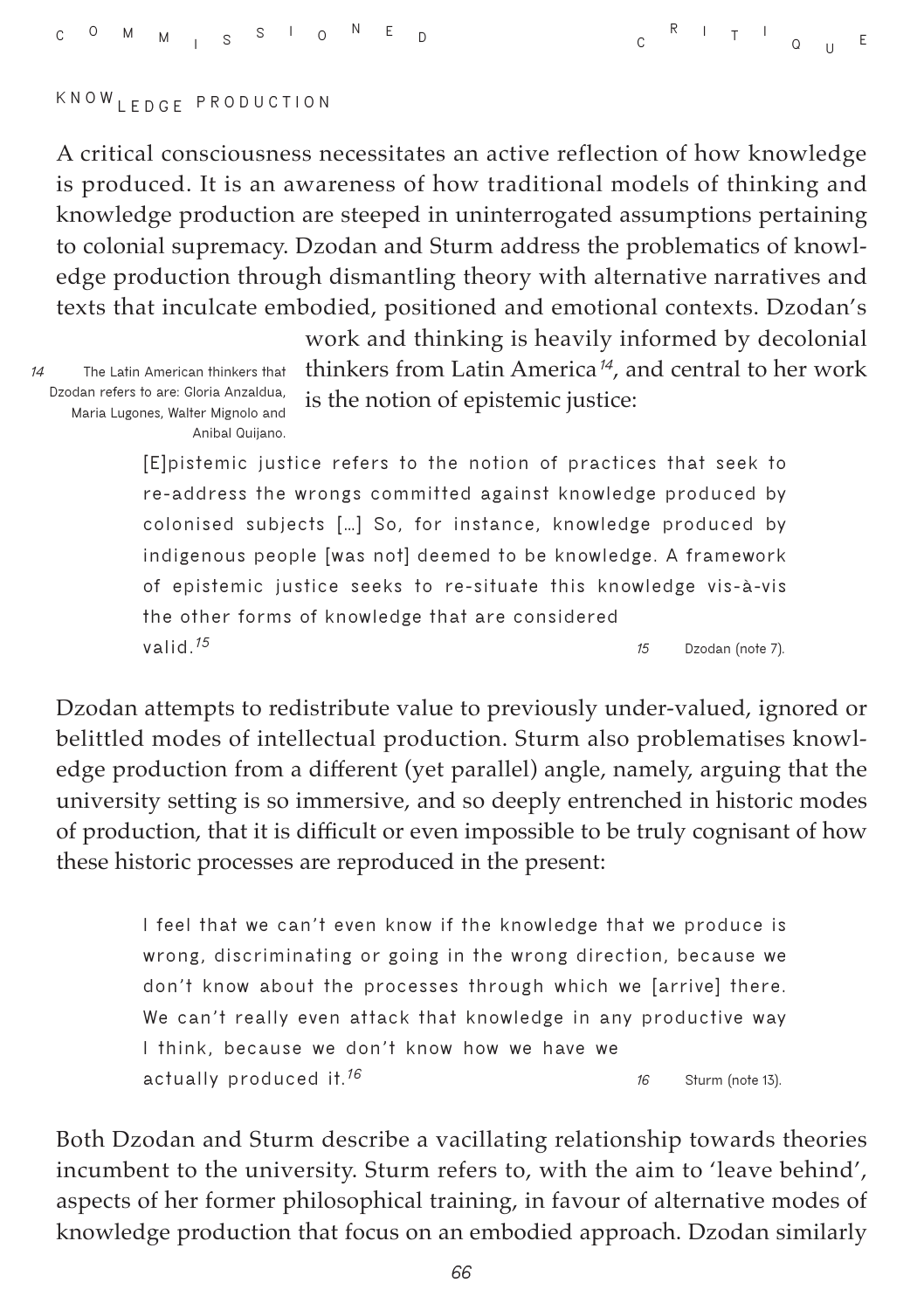doesn't throw out the Western canon but rather sees its limitations for the purpose of the liberating intention of her theory: "I tend to be quite assertive about the [limitations] of the white male western canon. Which paradoxically, I also use a lot. Because my own work hinges on this. So, it's not that I'm dismissing the western canon, but I'm saying that's not the end of it."*<sup>17</sup> 17* **Dzodan (note 7).**

Like Dzodan, Sturm refers to traditional modes of discourse but attempts to depart and complicate her relation to this knowledge. Importantly, she states that she is more interested in exploring 'routes towards knowledge production', rather than concern herself with the value of established epistemologies. Sturm asserts that exploring 'pathways towards knowledge production' should include inventing alternative modes of thinking and practices that are applied outside of the university setting: "We should definitely not burn all the books. But we should develop new pathways or new context or new practices of getting towards new types of knowledge [I want] to invent other places where theory can be developed other than the university setting."*<sup>18</sup> 18* **Sturm (note 13).**

Sturm's will to invent alternative spaces and modes of thinking outside of the university setting resonates with van 't Zelfde's practical and applied pedagogy. In his role as tutor and course director, he fervently insists on emphasising the agentic aspect of critical consciousness, by continually considering which pedagogical methods can encourage the students to apply their critical thinking to social realities in the here and now. "I try to engage people into a practical activity that will articulate and clarify their position, their ambition, and their impact on the environment and the community they

operate in."*<sup>19</sup>* Leaving the classroom and practically enacting theory is vitally important – as previously mentioned, conscientização is twofold. It is not just

*19* **Juha van 't Zelfde, interview with author on teaching approaches at the Sandberg, 15 May 2019.**

an awareness of one's critical positioning, conscientização is also gaining an agentic ability to take action in accordance with it. By this I mean, it's an application of an enhanced cognisance of positionality in relation to personal and collective power that can be applied to social realities. Hence, van 't Zelfde is continually concerned with the questions "how can art respond to society and what are artists' responsibility"? In reference to his previous work as a director of the art organisation *Lighthouse*, he stated that through art we can "try to look at the world in various ways and figure out what things mean and how we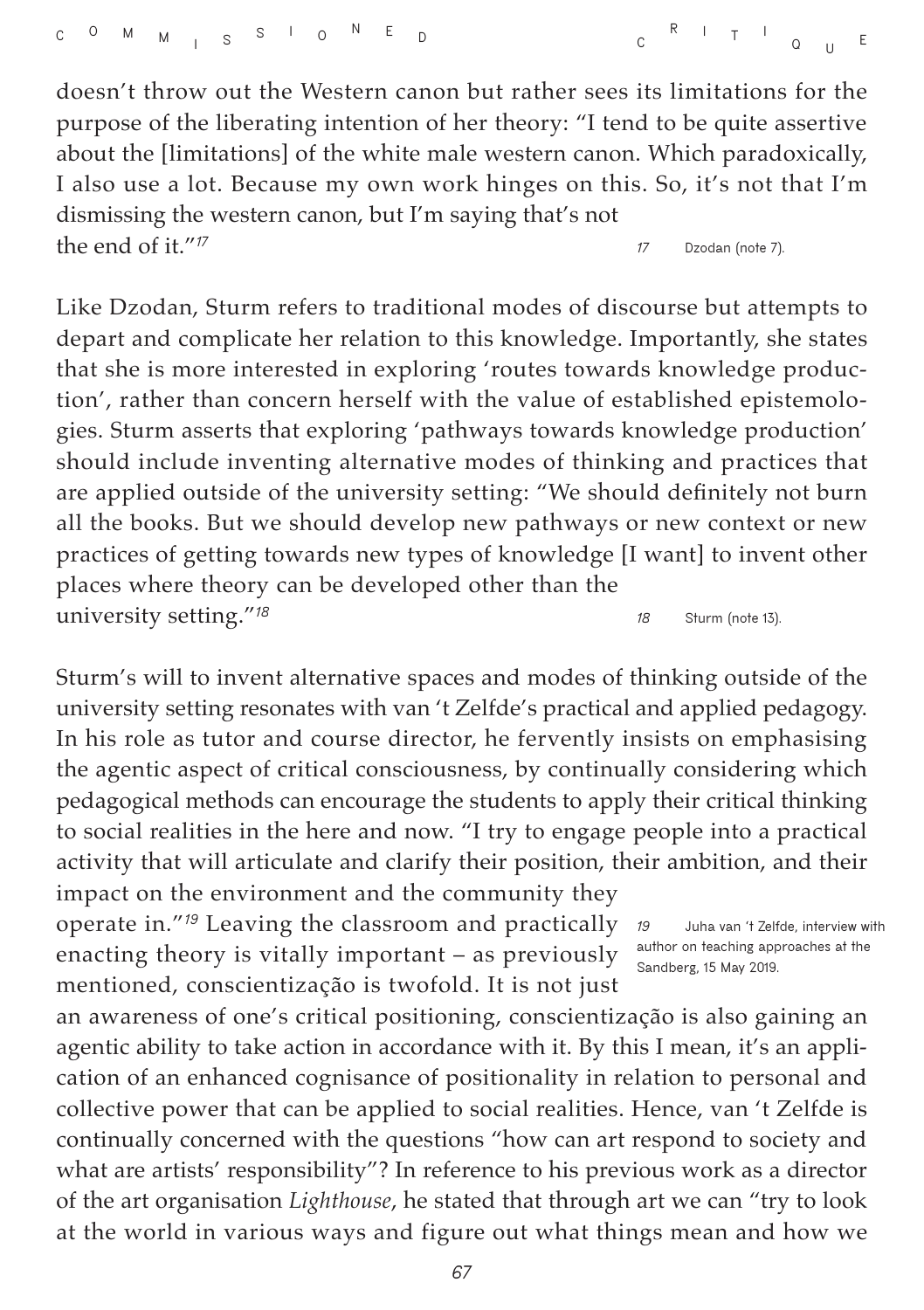*20* **Van 't Zelfde, quoted in: Matthew Caines, 'Arts head: Juha van't Zelfde, artistic director, Lighthouse Brighton', in:**  *The Guardian***, 5 August 2014. Accessed through: [https://www.theguardian.](https://www.theguardian.com/culture-professionals-network/culture-professionals-blog/2014/aug/05/juha-zelfde-lighthouse-brighton-arts) [com/culture-professionals-network/](https://www.theguardian.com/culture-professionals-network/culture-professionals-blog/2014/aug/05/juha-zelfde-lighthouse-brighton-arts) [culture-professionals-blog/2014/aug/05/](https://www.theguardian.com/culture-professionals-network/culture-professionals-blog/2014/aug/05/juha-zelfde-lighthouse-brighton-arts) [juha-zelfde-lighthouse-brighton-arts](https://www.theguardian.com/culture-professionals-network/culture-professionals-blog/2014/aug/05/juha-zelfde-lighthouse-brighton-arts)**

might be able to amplify, solve or ask questions of them."*<sup>20</sup>* Van 't Zelfde's positioning of art as a tool for social investigation is aligned with Dewey's approach to learning as a collaborative investigation. Dewey's pedagogical methods includes a group investigation, where students and teachers initially define a question

together, based on the urgencies or interests of the students. They then collaboratively deepen their understanding of what the question is and hypothesise possible solutions. Van 't Zelfde's programme also aims to establish concerns and questions pertinent to the students and its socio-political implications, in order to then devise content that can help them address these.

In his later writings, Dewey often referred to 'the environment' (be it physical, social, political or cultural) as a constitutive part of the collaborative enquiry. Similarly, both Dzodan and van 't Zelfde critically consider positionality and knowledge production through an exploration of locality. For van 't Zelfde, this means for his students to become familiar with the specific location of Amsterdam, its communities, its histories. This directly grounds knowledge production in the material reality of the students, most of whom are internationals new to Amsterdam. In particular, his students engage with groups who are marginalised and resist the neoliberal takeover of public space. One example he cites, is the support of the refugee collective Wij Zijn Hier, in order to provide documentation for them and offer support in resisting evictions. Van 't Zelfde's thinking centres on the agency and responsibility of art in opposing oppression through offering practical solidarity to groups in Amsterdam: "[I want] to make [students] aware of what's happening here, and that there are groups of people like them, to whom they want to show solidarity with, or with whom they can be useful for. So that they can share their privilege, or they can teach, or they can support".*<sup>21</sup> 21* **Van 't Zelfde (note 19).**

Similarly, Dzodan argues for a knowledge production that necessarily positions the local: "I've got no interest in another place. I want to understand my own material conditions [in the Netherlands]."*<sup>22</sup>*

Dzodan focusing on the local chimes with van 't 22 Zelfde's intention for his students to investigate their *22* **Dzodan (note 7).**

locality as part of their conscientização, to critically understand themselves in relation to the multitudes of contexts emerging from Amsterdam. Exploring locality through active solidarity would inevitably draw up deeper questions,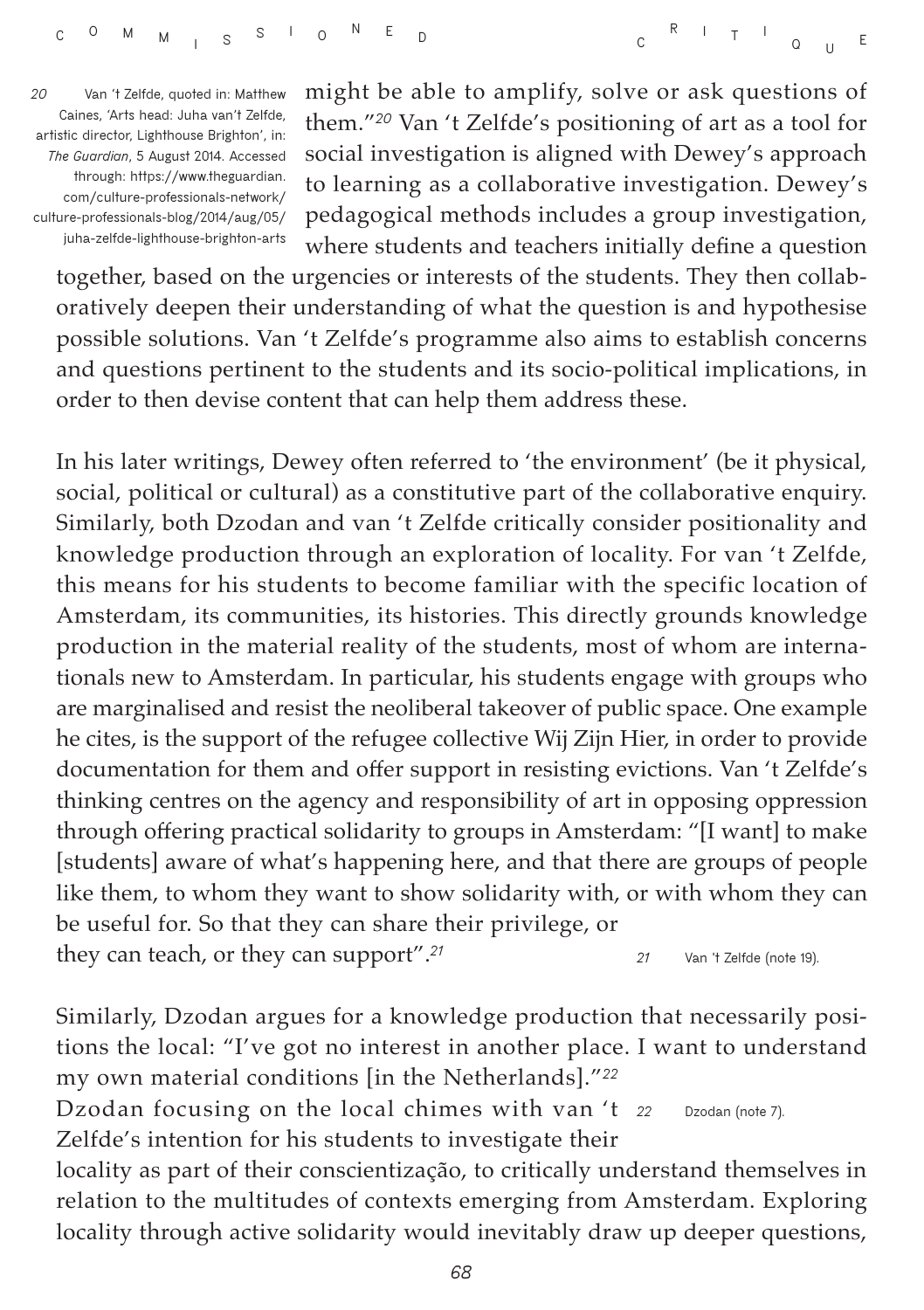considerations, and problems for the students. Focusing on the local may seem counter to the international outlook of most western art schools and cultural institutions invested in the 'global art bubble'. However, this form of engaged research builds a picture for how global capitalism manifests in the context of Amsterdam. In Dzodan's words: "That's why I think the local matters. Because we're never going to have that global picture if it wasn't for all the local people doing their own work on 23 the ground."*<sup>23</sup> 23* **Ibid.**

Van 't Zelfde also concurs that grounding students in a local context is necessary to examine how the legacy of colonialism and neoliberal capitalism manifests specifically in the Netherlands. In this sense conscientização is not only applied to the student's locality, but also connected to a network of agents across the globe who share similar struggles and parallel structural concerns.

The tutors all aim to convey to their students that knowledge production isn't neutral, but a constructed process, deeply informed by their positionalities and expectations. It is unsurprising that Dzodan and van 't Zelfde's approach to knowledge production is to think through and participate in the local context, as this provides a direct way to address the material conditions of the students who have made Amsterdam their temporary or permanent home. Hence the local is a more immediate way to consider self-reflexive questions around power and privilege that directly relate to positionality. Both Sturm and van 't Zelfde are interested in knowledge production processes outside of the university setting as part of an embodied and applied curricula. Sturm expressed a desire to research alternative modes of knowledge production, in particular, modes of production that are outside of the academy. Whilst, van 't Zelfde already attempts to use solidarity and/or collaboration as sites for knowledge production. All their approaches to knowledge production emphasise thinking processes over product making. This drive to make the processes of knowledge production more apparent is integral to a critical consciousness.

**FINAL THOUGHTS**

The drive towards a self-reflexive and anti-oppressive pedagogy is more important than ever. Some of the gains of the 1968 moment (such as the attempt to humanise subaltern and colonised subjects) are being challenged by a wave of fascist counter narratives that generally claim that this attempt to redistribute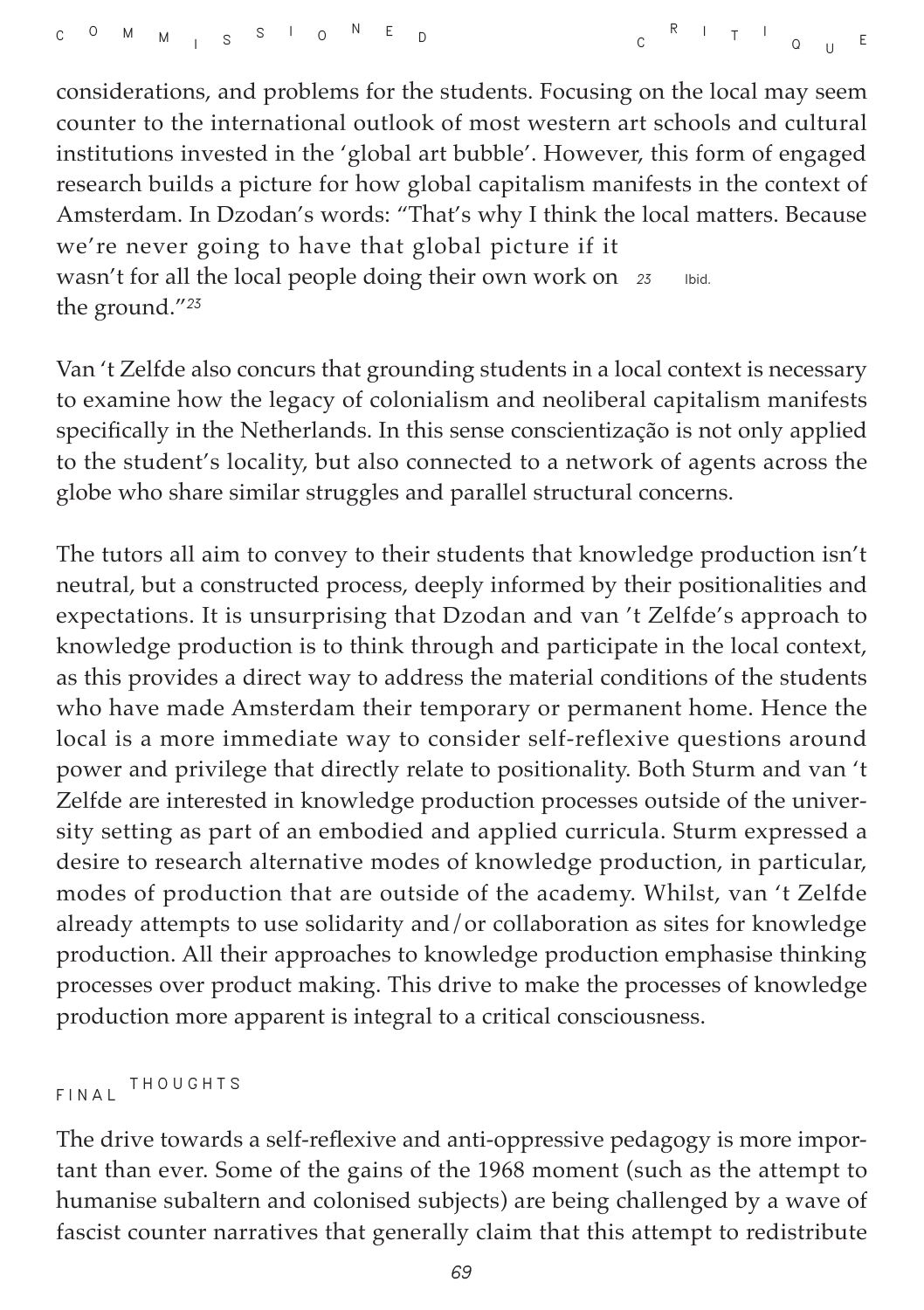**<sup>C</sup> <sup>O</sup> <sup>M</sup> <sup>M</sup> <sup>I</sup> <sup>S</sup> <sup>S</sup> <sup>I</sup> <sup>O</sup> <sup>N</sup> <sup>E</sup> <sup>D</sup>         <sup>C</sup>**

power victimises 'native white people' and censors free speech.*<sup>24</sup>* This current context is a far cry from the art school of the 1960s and 1970s, aspects of which were keyed into the 1968 moment, and was at times the

home of left-wing and anti-25 John A. Walker, *Left Shift: Radical* **Pacist movements.<sup>25</sup> What was** [post-organisational-far-right/](https://www.hopenothate.org.uk/research/state-of-hate-2018/online-radicalisation/post-organisational). seen as anti-authoritarian and

*24* **Joe Mulhall, 'A Post-Organisational Far Right?', in:** *State of Hate Report 2018***, pp. 10-11. Accessed through: [https://www.](https://www.hopenothate.org.uk/research/state-of-hate-2018/online-radicalisation/post-organisational) [hopenothate.org.uk/research/state](https://www.hopenothate.org.uk/research/state-of-hate-2018/online-radicalisation/post-organisational)[of-hate-2018/online-radicalisation/](https://www.hopenothate.org.uk/research/state-of-hate-2018/online-radicalisation/post-organisational)**

**<sup>Q</sup> <sup>U</sup> <sup>E</sup>**

**<sup>R</sup> <sup>I</sup> <sup>T</sup> <sup>I</sup>**

*Art in 1970s Britain***, London/New York: I B Tauris, 2002.**

*26* **Angela Nagle,** *Kill All Normies,* **Winchester: Zero Books, 2017.**

counter cultural then, is now reconstituted in alt-right discourse as oppressive and authoritarian now.*<sup>26</sup>* Some of the hard-won battles against the use of racially

violent images and language in mainstream visual media are being articulated as the curtailment of freedom of speech, whilst peddling in racist and violent imagery is spun as provocative, counter-cultural or

'ironic'.*<sup>27</sup>* While these ideas emanate from minority voices on the fringe, we have to safeguard against their rising popularity. In this sense, pedagogy must necessarily be rooted in anti-oppression. Dzodan and van t'

*27* **Morgan Quaintance, 'Our Cultic Milieu' lecture given at BAK (Basis voor Actuele Kunst), 17 March 2018. See: [https://www.youtube.com/](https://www.youtube.com/watch?v=RGGHt-8tx8U) [watch?v=RGGHt-8tx8U.](https://www.youtube.com/watch?v=RGGHt-8tx8U)**

Zelfde are most vocal about this, as they directly position their pedagogy as anti-oppressive. Sturm also attempts to unpack how oppressive frameworks impact identity and positionality. In this sense, the tutors position themselves – their lives and their politics, within the design of their curricula. They also implore the students to begin the journey of developing a critical consciousness by considering their relationship to power and privilege, within an anti-oppressive framework. In this regard, positionality is taking a stand – of articulating a politics, with some self-reflexivity of how you came to that position. Yet it is also being open to the possibility of change and reconfiguring your sense of self or your politics with new information. This is counter to fascist identification,

*28* **Thomas Fallace, 'American Educators' Confrontation With Fascism' in:** *Educational Researcher***, 2017. Accessed through[: https://]( https://journals.sagepub.com/doi/full/10.3102/0013189X17743726) [journals.sagepub.com/doi/]( https://journals.sagepub.com/doi/full/10.3102/0013189X17743726) [full/10.3102/0013189X17743726]( https://journals.sagepub.com/doi/full/10.3102/0013189X17743726) on 27 June 2019.**

which places an over emphasis on personal identity,*<sup>28</sup>* yet without self-critique or openness to change.

Overall the techniques the tutors use are explorative and process-driven, as well as remaining open to the diversions and fluctuations that the pedagogical journey might take. So, for instance whilst they are rooted in

dismantling colonial supremacy there is no predefined outcome of what this looks like or how this is articulated. The pedagogical journey is progressed by the specific conversations and activities that take place throughout the course. In this sense, the tutors take a flexible position, in which they respond to the students.

*70*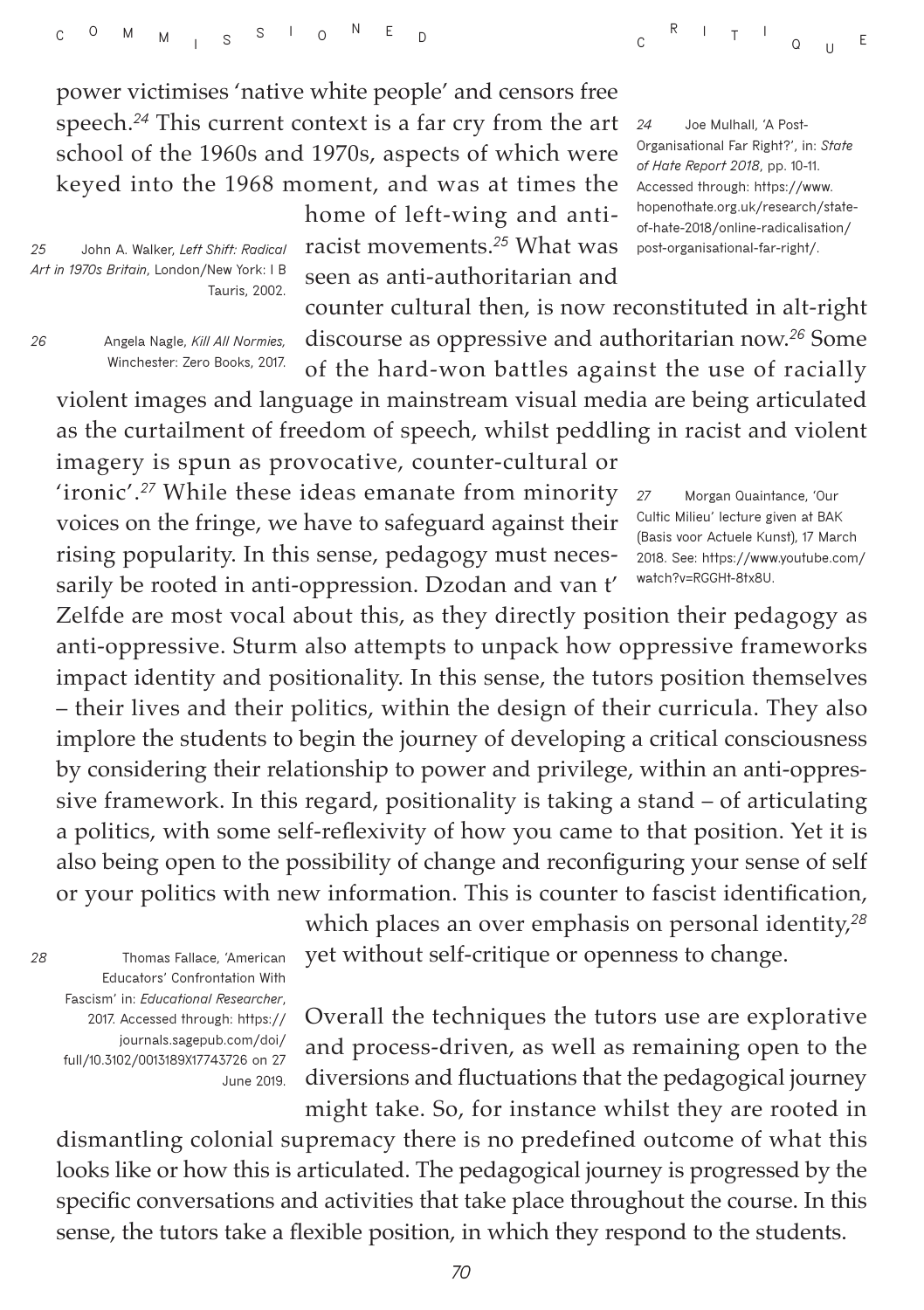Dzodan seeks to resituate knowledge produced by colonised subjects by placing its importance and relevance alongside or ahead of male western thinkers, thus questioning their centrality in the academy. Sturm also engages students in open and explorative processes, questioning how they come to the knowledge that they have produced. Art schools have the unique opportunity of experimenting with modes of knowledge production due to the expansive forms a critical inquiry can take. Importantly, tutors at the Sandberg have the opportunity to emphasise process over product, and therefore experiment with modes of knowledge production that can work towards addressing the pressing issues of our time together with their students. This is most evident in van 't Zelfde's pedagogical approach that offers solidarity and forms collaborations with groups across Amsterdam. This approach to knowledge production doesn't need to adhere to set frameworks, yet is open to the specificities of the experience. It also provides a way to connect the material concerns of the students and the groups they collaborate with, to wider structural issues. In this way developing a critical consciousness can be a radical force to create an art school culture that is at once anti-oppressive, yet open to questioning how knowledge is produced, and if necessary, shifting position.

Ayesha Ghanchi is an educator and researcher with a focus on critical pedagogy in arts practice. As a researcher, Ayesha has examined artist-led pedagogies in the museum and gallery sector in London. Her research focused on how artist pedagogies have been influenced by radical and critical philosophies stemming from the 1968 moment. More recently she has collaborated with BAK and the Side Room to teach and explore critical pedagogy. She is also part of the Unsettling programme at the Rietveld/Sandberg – exploring and thinking alongside tutors about how critical pedagogy relates to their teaching practices.